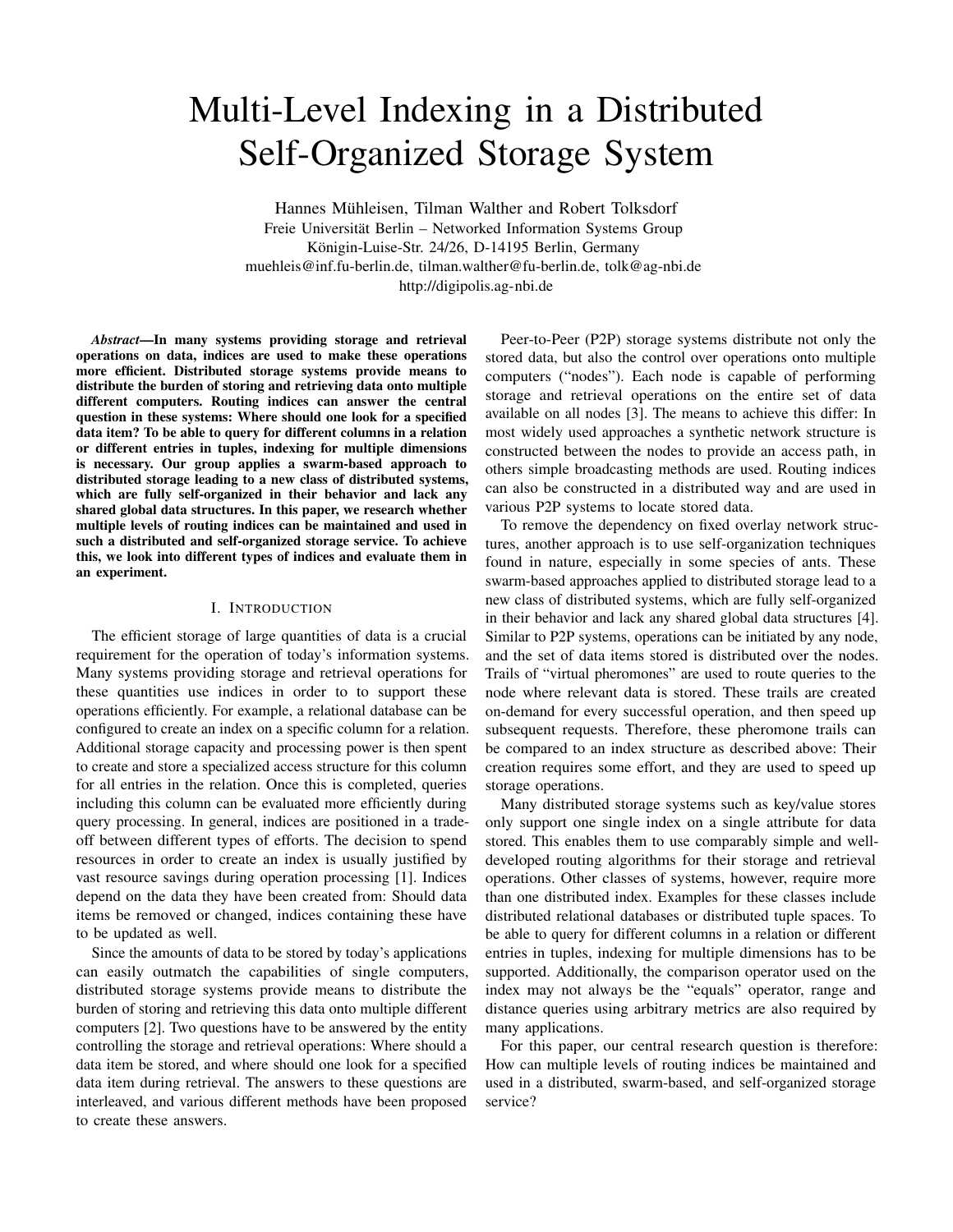The remainder of this paper is structured as follows: We begin with providing an overview over related work both on distributed indices as well as on self-organized systems in Section II. The concepts and algorithms behind our Self-Organized Semantic Storage Service are outlined in Section III, followed by different types of indices to be considered. We then describe our evaluation methods and results in Section V and finally conclude this paper in Section VI.

# II. RELATED AND PREVIOUS WORK

While indices have been used by relational databases for decades [1], the index architectures described in this paper are not focusing on speeding up the access to data stored in the secondary storage of a single computer, but rather aiding operation routing decisions in a distributed storage system. Early systems such as *Napster* used central "index" servers to determine the nodes storing data relevant to a query [5]. Later approaches did not rely on these central systems to remove a single point of failure. There, the processing of storage and retrieval operations relies on proper query routing methods, and routing indices can be used to improve routing accuracy and efficiency. Distributed query processing with its selection of multiple participating sites, cost estimation, and query optimization can then be performed on top of these routing methods [6].

# *A. Routing Indices*

Crespo and Garcia-Molina described the concept of routing indices, which are used to forward single-key queries to neighboring nodes within the network which are more likely to produce a result [7]. This can be compared to the Distance-Vector method used to calculate routing tables in computer networks. Indices are created as connections to other nodes are established, which leads to high reorganization efforts for unstable networks. This approach has been extended by Karnstedt et al. for more complex XML data structures and corresponding queries [8]. Brunkhorst et al. further expand the concept with the distinction between different classes of nodes and different routing index granularities [9]. They especially assume a well-defined structure within the stored data, such as RDF. Examples for a distributed P2P system to execute retrieval operations on RDF data are the *Edutella* system by Neidl et al. [10] or *YARS2* by Harth et al. [11].

# *B. Self-Organized Storage Systems*

Swarm intelligence has been identified to be a powerful family of methods by Bonabeau et al. [12]. Menezes and Tolksdorf applied swarm intelligence to a distributed tuple space built to implement the Linda coordination model [13], [14]. This space can also be regarded as a self-organized distributed storage system. They introduced basic concepts of ant colony algorithms that are suitable for tuple storage and retrieval [13]. Following a trend of trading away soundness and completeness to gain efficiency in the Semantic Web area as summarized by Fensel et al. [15], Tolksdorf and Augustin then applied this idea to distributed RDF storage and used a syntax-based similarity

metric to cluster syntactically similar resources on neighboring storage nodes. Their concept was successfully evaluated using simulation runs [16]. A similarity metric based on semantic similarity measures and aimed at achieving the clustering of related concepts was introduced in [17]. Furthermore, we have contributed enhancements to the concept towards an full implementation of a distributed *Self-Organized Semantic Storage System* (S4) and also presented preliminary evaluation results using the target implementation [4]. We will introduce our approach, its routing methods and index structures in the following section.

## III. ANT BEHAVIOUR FOR DISTRIBUTED STORAGE

As our group has shown in previous research, the behaviour found in several ant species to forage for food has been found suitable to implement a scalable distributed and self-organized storage system [4], [18]. Here, ants on the search for food start off from their nest on a random walk on the landscape. They continue on this random walk until they encounter food. A portion of the food found is then picked up and carried back to the nest, which is located using its distinct nest scent. On the way back to their nest ants leave a trail of chemical pheromones behind, which form a pheromone path from the food source to the nest. Now, if other ants on their random walk in search for food encounter this pheromone trail, they are inclined – albeit not forced – to follow it in the direction of the food. Should they also find food following this path, they will further increase the pheromone intensity on their way back, also increasing the inclination of other ants to also follow this path. As pheromone trails also evaporate over time, old trails for example leading to depleted food sources are falling out of favor quickly. From an Artificial Intelligence perspective, this represents a positive enforcement mechanism between large numbers of independent simple agents [19].

# *A. Storage System Concept*

Our Self-organized Semantic Storage Service (S4) provides a storage system based on the described foraging algorithm. The data in this store is distributed over a network of homogeneous nodes, each of which provides access to the entire store. There is no central instance monitoring the entire network, all decisions are based on the information that is locally available. This decentralized organization enables the system to offer a high degree of scalability and robustness. In our system, a number of computers ("nodes") interlinked by network connections are regarded as a landscape for virtual ants. Each node is connected to a limited set of other nodes, and stores a portion of the data to stored in the entire system. Each node offers an interface for client applications, able to store and retrieve data items. Storage and retrieval requests are modeled to be virtual ants able to autonomously move about on that landscape, typically requiring multiple hops over network connections between nodes in order to find a data item. On each node, requests compute the node to be visited next from the nodes directly connected to the current node using virtual pheromone trails. These virtual pheromone trails are laid tracing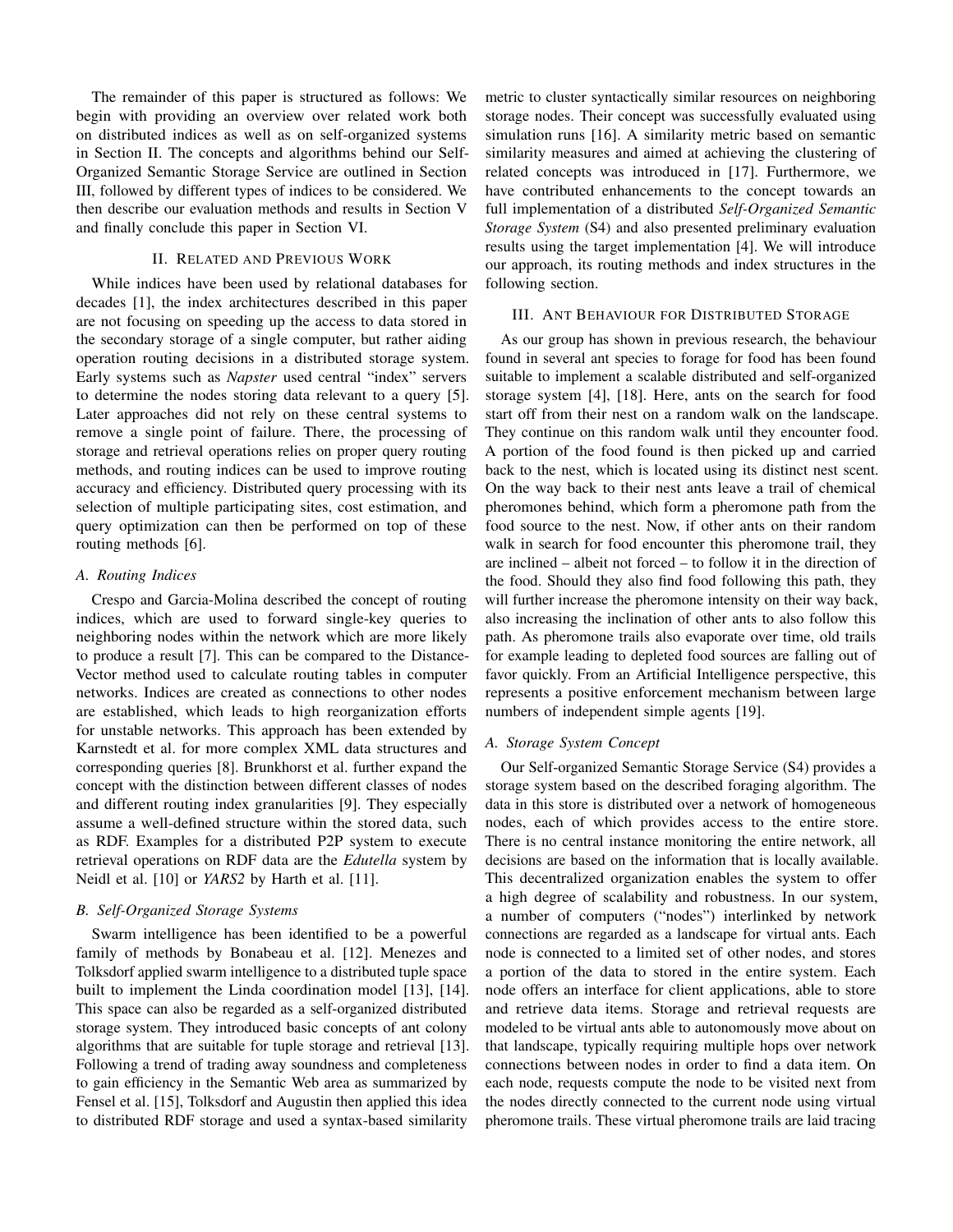back the path successful operations, aiding current and future operations in their routing decisions. A small random factor is also included in those routing decisions, modeling the ant's inclination to follow pheromone paths. As a replacement for a nest scent, operations carry a path history of visited nodes. If requests are successful, this path is traced back and the virtual pheromones are intensified, yielding the described positive enforcement for each stored data item.

The entire system is able to globally optimize request routing for all stored data items, given a sufficient number of subsequent requests for a data item [20], [4]. One main benefit is the complete in-transparency of the actual location of stored data inside this system. This allows the system to adapt very easily to changing data characteristics and fluctuations in data popularity.

Data is written to the store in form of tuples, ordered lists of values with a predefined number of elements. The most common type of tuples used in context of the system are RDF triples as defined by the Resource Description Framework proposed by the W3C for the expression of semantic metadata. However, the system is not limited to the storage of semantic information since it can process any kind data that is provided as tuples.

#### *B. Data and Index Updates*

The second central concept for the storage and retrieval of tuples is the local concentration of similar tuples as clusters on the same or a neighboring node. This is required to avoid ambiguity in the pheromone paths. When written to the store, a single tuple is processed by a similarity function that maps the tuple's value to a discrete range of numerical values, the *cluster key*. This value is then being used for the clustering of the stored data: Write operation moves tuples through the storage network, searching for a cluster that fits their value. On every node, the cluster key is being compared to the reference values of the clusters stored on the node. Once the fitting cluster is reached, the tuple is stored on the node and a virtual pheromone trail is laid out on the edges of the network, back to the node the tuple originated from. Should no fitting cluster be found within a given limit, the tuple is simply stored on the node the write operation is currently visiting.

Using this technique, a data structure is generated that leads the way to each particular cluster in the network. As the virtual pheromone trails are updated constantly with every read and write operation, this structure always represents the current state of the clusters. In other words, the virtual pheromones constitute a routing index on the data in the store which can be compared to the approach presented by Crespo and Garcia-Molina [7].

Since the virtual pheromone trails evaporate over time, the index is constantly updated by the read and write operations. The new pheromones that represent the current structure of the stored data replace the outdated information. This evaporation is performed on every read or write access on the index.

To retrieve stored tuples, a retrieval template is defined. This template consists of a required entry for tuples to match. For example, a tuple (a, b, c) could be retrieved by using a template

of the form  $(a, *, * )$  with  $*$  being a wild card for any possible value. Using this template, a read operation is requested on an arbitrary node in the storage network. The node creates the retrieval operation which first checks the local storage and – should there be no match  $-$  is being forwarded to the neighbor node most likely to contain or lead to the matching cluster. This likeliness is calculated using virtual pheromones stored on the connections to the neighboring nodes. These pheromones express the contents of the clusters which can be found in the part of the network reachable by the corresponding connection.

As the amount of cluster values is directly dependent on the number of elements stored in the system and the pheromone table has to be maintained on every node, this would present a scalability problem. Therefore the virtual pheromones on the connections to the neighboring nodes are aggregated as a range of cluster key values. Every range is defined by four values; minimum, maximum, average and element count. The number of ranges stored on a particular connection is limited, thus keeping the space used by this data structure at a constant level.

# IV. ROUTING INDICES

In this section, we will investigate the explicit requirements to create and maintain such an index as well as the possibilities for additional levels of indexing. As we have shown in the previous section, the virtual pheromone trails along with the stored elements constitute a routing index for a single entry of the stored tuples. Queries using keys other than the configured and present one are not supported in this setting due to missing pheromone trails for any other key. If the first tuple entry is configured to be relevant for tuple storage, queries using – for example – the second tuple entry would require a "full network scan", where every node is queried for matching data items

To support retrieval and storage operations for a particular entry on the stored tuples, the following requirements have to be met:

- *Key definition* The tuple entry relevant for the generation of cluster keys used in the routing process
- *Similarity Measure* A method to convert a tuple entry into a cluster key on a continuous and limited scale. In our context, similarity measures map tuple entries to floatingpoint values in the interval [0,1]. Similarity calculation has to be performed independently on every node, thus all required information should be present on the current node.
- *Pheromone Path Layer* For every index, pheromone information has to be kept on every node. However, due to the limitation of pheromone data stored as described in the previous section, the additional overhead for new pheromone path layers is limited and grows only linearly.
- *Independent Storage* As only the cluster key determines the location of a tuple in the network, the tuple has to be stored on the node the pheromone path leads to. This requires independent storage for additional index levels, as different indexing levels can lead to different storage locations for a single tuple. Hence, every new index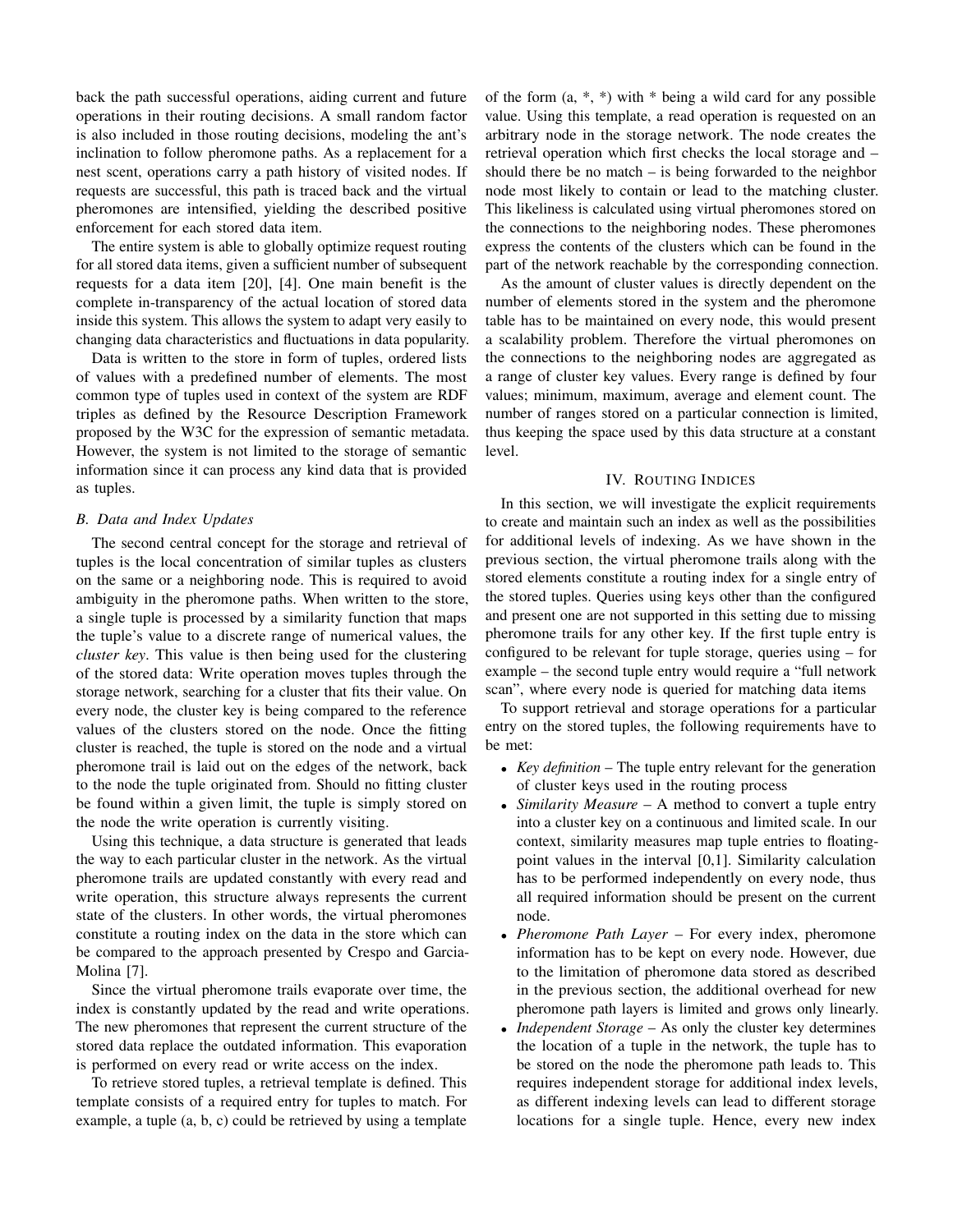requires its own independent storage layer and cluster set throughout the entire network. This constitutes the main trade-off for additional indices, and costs and benefits have to be weighted against each other.

The costs of maintaining a single index thus consist of the storage required to keep the pheromone paths as well as the storage required to provide the independent storage layer. As a simplification, the storage space needed to store a single tuple or primitive value is assumed to be 1. For e tuples to be stored in a network of s nodes, a neighbor connection count of  $n$  and a range limit on the neighbor connections of  $c$ , and a range definition size of 4 this evaluates to

$$
e_s := e + s \times n \times c \times 4
$$

This can now be considered the general cost to construct an additional index level within the S4 system, provided a compatible similarity measure can be constructed. We have identified a special case for additional indices: If an additional index is using the same similarity measure as another index, they can share a pheromone path layer. For example, if a tuple with three string entries (as in RDF) is to be indexed using all entries as indices, the additional two index layers require  $2 \times e$  storage space.

## *A. Heterogeneous Indices*

In this section, we describe a number of possible additional index types along with concrete similarity measures where applicable. This is performed to determine whether the indexing of a particular type of data is feasible in the context of our S4 concept. If a concrete similarity measure can be given, we consider the specific dimension to be fitting for the generation of indices within our concept.

*1) String-based:* Text strings can be mapped to a numeric value using an arbitrary hash function. For example, the SHA1 hashing function [21] produces hashes with the length of 160 bits. To generate an cluster key  $c_k$  from a string s using SHA1, the following formula may be used:

$$
c_k := \text{SHA1}(s) / 2^{160}
$$

If range queries are to be supported, locality-preserving hash functions [22] can be employed. In this case, a length limit for the relevant parts of the string to be hashed has to be instated.

*2) Temporal:* To create an index supporting the retrieval of tuples according to temporal constraints, the similarity measure has to map the time to be indexed to a different interval. In order to perform this, minimum and maximum values for the source interval have to be defined. If we assume temporal information to be given as timestamps t, and we define  $t_{min}$  to be the minimum and  $t_{max}$  as the maximum value for indexed temporal data, the following similarity measure may be used:

$$
c_k := \frac{t - t_{min}}{t_{max}}
$$

*3) Spatial:* If we assume spatial information is not defined as a hierarchy of places, but rather as a numerical representation in a two-dimensional coordinate system (e.g. partial WGS84- Coordinates [23]), the definition of a similarity measure for spatial indexing is also straightforward. The product of the coordinate values  $x$  and  $y$  can simply be normalized to the interval [0,1].

*4) Semantic:* If the storage system is used to process semantic information (e.g. RDF triples annotated using OWL ontologies), similarity calculation is more complex. The presence of semantic annotations would enable sub-class matching for queries. For example, the tuples (brian, is-a, dog) and (dog, is-a, mammal) can be used to derive the fact that the entity "brian" is an instance of the concept "mammal". An application could now present the query for all "mammals", which – due to the information inherent in the stored tuples – would also apply to the entity "brian". In order to create and query an index for this kind of information, the similarity measure needs both the instance and the ontology information to be present. Tolksdorf et al. have presented such an approach, however, at least parts of the ontology information have to be carried with the retrieval operations [17]. Therefore, this indexing is more costly than the previous ones and benefits have to be weighted against the costs more carefully. A different approach to this issue is to materialize all implicit information during periodic operations, which has been proposed by Obermeier et al. [24].

# V. EXPERIMENTAL RESULTS

We have performed a number of experiments to determine the impact the generation of routing indices has on the performance and behavior of our S4 system. We have measured the write time as well as the amount of stored elements for each node for different network sizes and different index configurations. Network sizes ranged from 10 to 150 nodes, and one, two and three string indices were configured on each node for the different test runs. From our theoretical observations we expect increasing write time and element count for additional indices. For larger network sizes with a constant amount of stored triples, write time is expected to increase modestly, while element counts per node are reduced.

We have implemented the aforementioned concepts of the S4 system and its practical enhancements such as clustered similarity values using the Java programming language as a stand-alone system. This implementation was deployed onto our test cluster consisting of 150 virtual Linux nodes running on a single server with eight 2.26 GHz processors and 64 GB of main memory. For a typical run, a node had on average 11 neighboring nodes. A random subset of the DBpedia dataset [25] containing 100.000 RDF triples was stored in the storage network for each test run.

# *A. Write Time Impact*

For each network and index configuration, our DBpedia subset consisting of 100K triples was written to a single arbitrary node, on which the operations distributing and clustering the data inside the network were dispatched. The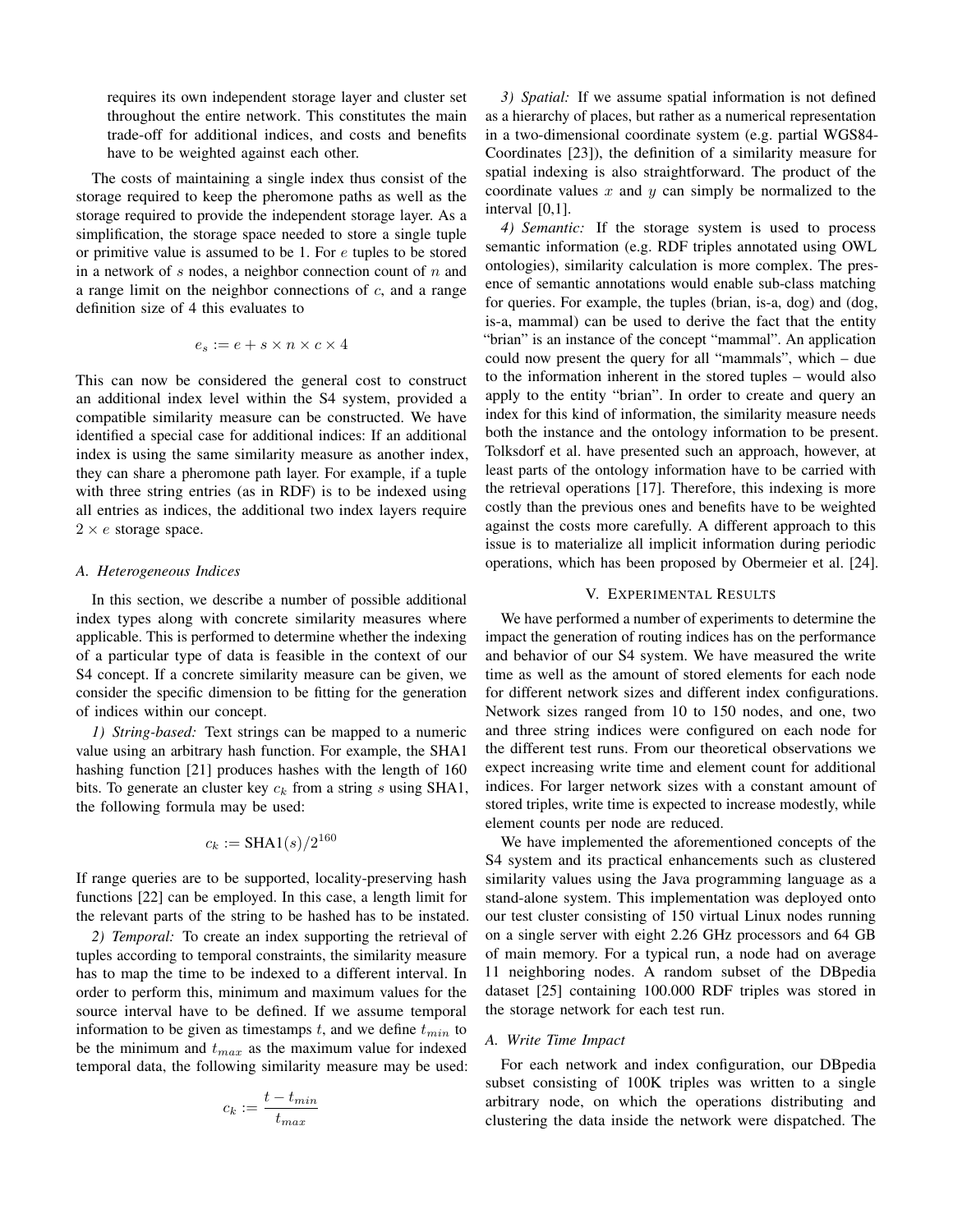

Fig. 1. Write time for storing 100K triples per network size and index configuration



Fig. 2. Average element count after storing 100K triples per network size and index configuration

time required to complete the write operation from the client's standpoint was recorded for each run. Figure 1 shows a scatter plot and LOESS nonparametric regression lines [26] of these recordings for the different network sizes (horizontal axis) and the time required (vertical axis). Point styles describe the results for different index configurations. Significant fluctuations of the results can be observed, which we consider an effect of the system-inherent randomness as described in Section III. However, it is also visible that the tree-fold index  $(•$  markers) generally longer to generate than the two-fold index  $(A)$ markers), which in turn took longer than the one-fold index ( markers). Also, no exponential behavior is observable, we therefore assume sufficient scalability of our indexing method for additional indices and nodes.

# *B. Element Overhead*

Since the generation of additional routing indices (or pheromone trails) leads to additional copies of the stored elements to be written to single nodes, we have measured the average number of elements stored on the nodes for different network sizes and index configurations. These measurements

are given in Figure 2. As expected in the previous chapter, the average number of elements stored on each node for different network sizes increases linearly.

#### VI. CONCLUSIONS AND FUTURE WORK

After introducing how indices are used to help operation execution for any system storing bulk data, we have described the need for distributed storage to overcome scalability limitations. By differentiating between central and distributed indices in their system settings, the need for distributed indices became apparent. We compared the distributed indices proposed by other researchers, especially "routing indices" with their various levels of granularity.

The main focus of this paper was the question whether multiple levels of routing indices can be maintained and used in a distributed, swarm-based, and self-organized storage service. Each index can be used to efficiently answer a distinct set of queries within the system, and support for multiple indices thus enhances the overall usefulness of our system.

Our swarm-based self-organized approach to distributed storage ("S4") was introduced along with its comparable